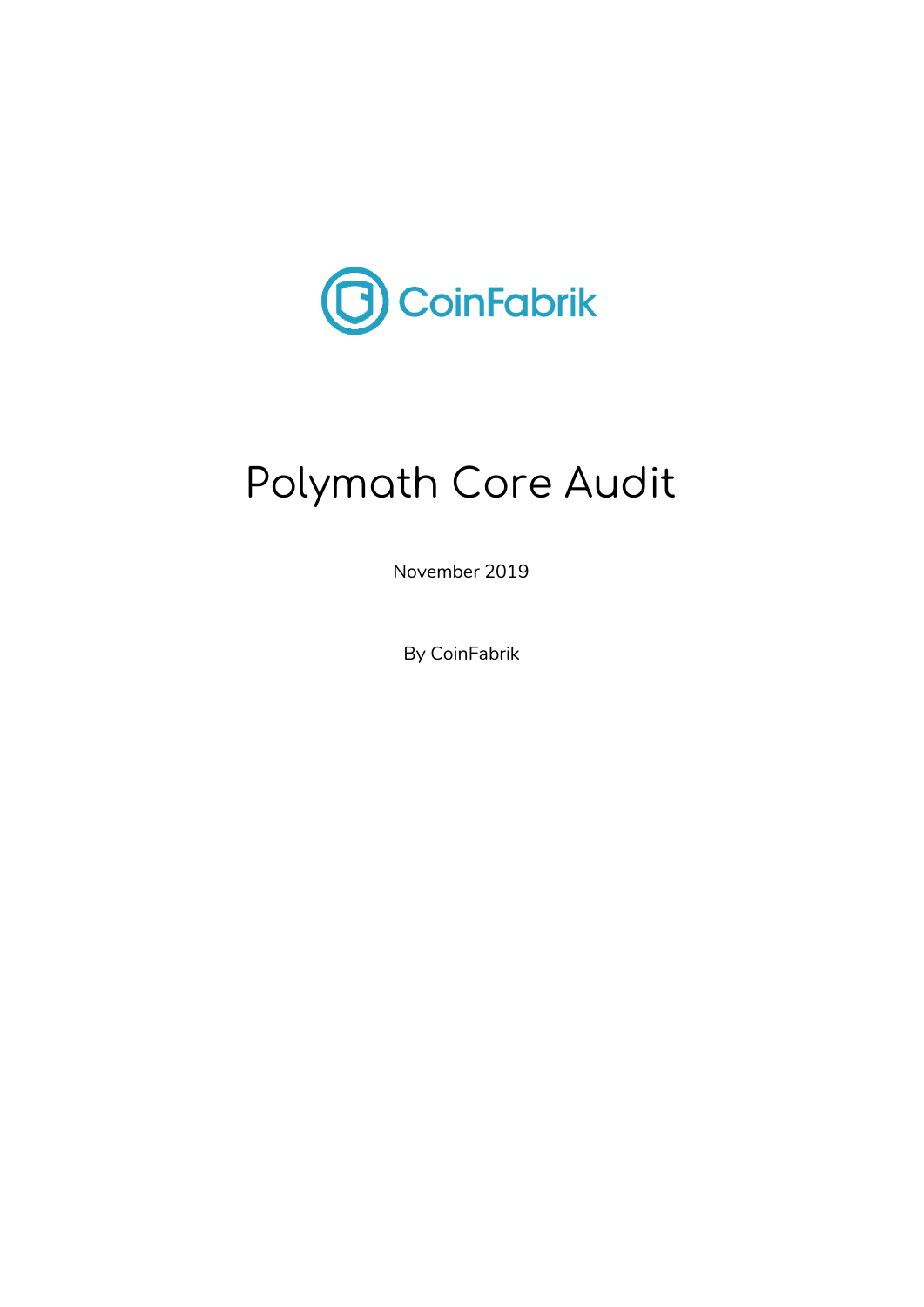

| Introduction                                           | 3  |
|--------------------------------------------------------|----|
| <b>Summary</b>                                         | 3  |
| <b>Severity Classification</b>                         | 5  |
| <b>Detailed findings</b>                               | 6  |
| Critical severity                                      | 6  |
| Medium severity                                        | 6  |
| Minor severity                                         | 6  |
| Potential gas issue with transfers in Istanbul         | 6  |
| Token granularity is not respected                     | 8  |
| Enhancements                                           | 9  |
| Code does nothing in function finalize of USDTieredSTO | 9  |
| Unnecessary imports                                    | 10 |
| Observations                                           | 10 |
| Conclusion                                             | 12 |
| <b>Appendix - Modules</b>                              | 13 |
| Organization                                           | 13 |
| <b>USDTieredSTO</b>                                    | 14 |
| CappedSTO                                              | 15 |
| RestrictedPartialSaleTM                                | 16 |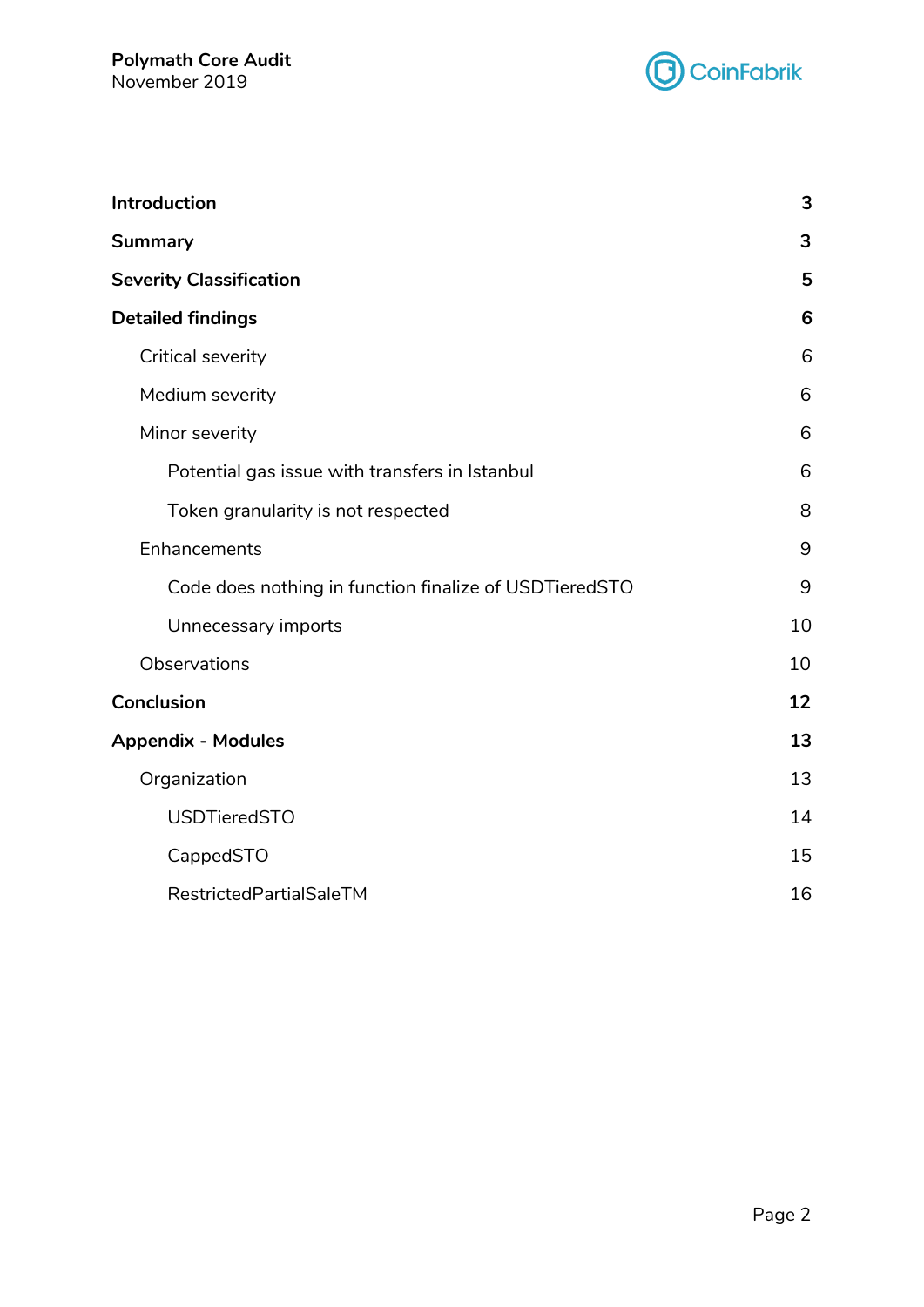

## <span id="page-2-0"></span>Introduction

CoinFabrik was asked to audit the contracts for the Polymath project. Firstly, we will provide a summary of our discoveries and secondly, we will show the details of our findings.

## <span id="page-2-1"></span>Summary

The contracts audited are from the Polymath core repository at [https://github.com/PolymathNetwork/polymath-core/tree/dev-3.1.0.](https://github.com/PolymathNetwork/polymath-core/tree/dev-3.1.0) The audit is based on the commit bdb055769dd87a09327c6200aed5d994ab0237e8, and updated to reflect changes at d083b134f562108f83c852ba37e25c6c4ee6dc66.

The audit request specified that we looked for the changes to three modules from dev-3.0 to dev-3.1 and the pull request for "Usage Cost" feature:

● **USDTieredSTO**

In directory contracts/modules/STO/USDTiered:

- USDTieredSTO.sol
- USDTieredSTOFactory.sol
- USDTieredSTOStorage.sol
- USDTieredSTOProxy.sol

There are two major changes in this version:

- Allow pre-minting of tokens. Tokens can be minted before the start of the token sale. This feature can be changed only before the sale starts.
- Allow fiat currencies other than USD. Setting a custom oracle allows the contract to support other fiat currencies.
- **CappedSTO**

In directory contracts/modules/STO/Capped: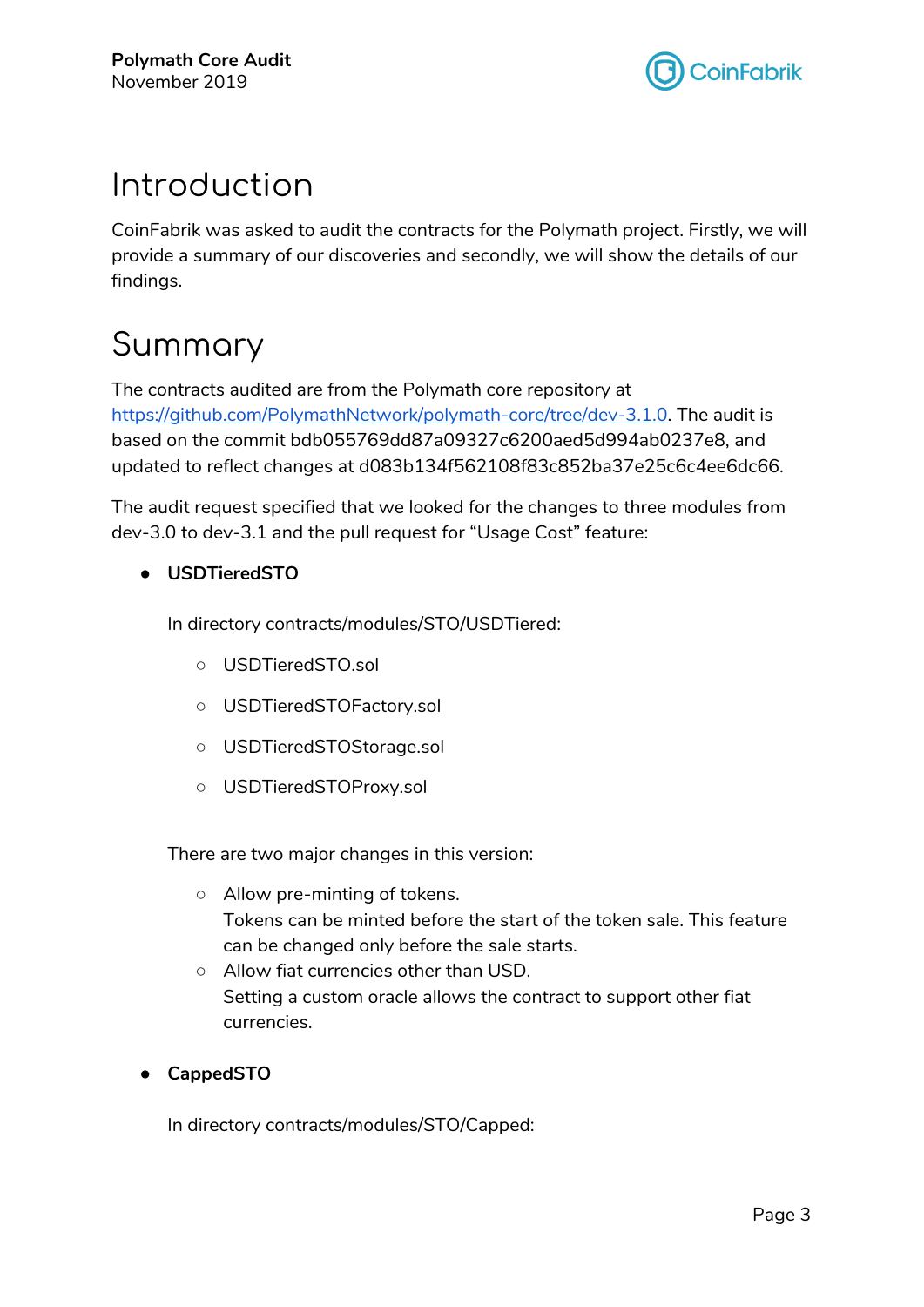

- CappedSTO.sol
- CappedSTOFactory.sol
- CappedSTOProxy.sol
- CappedSTOStorage.sol

There is one major change in this version:

○ Allow pre-minting of tokens.

#### ● **RestrictedPartialTransferManager**

In directory contracts/modules/TransferManager/RPTM:

- RestrictedPartialSaleTM.sol
- RestrictedPartialSaleTMFactory.sol
- RestrictedPartialSaleTMProxy.sol
- RestrictedPartialSaleTMStorage.sol

this is a new module migrated from experimental that blocks partial transfer of balances.

#### ● **"Usage Cost" feature pull request #837** <https://github.com/PolymathNetwork/polymath-core/pull/837>

This feature enables a module to charge a fee based on usage. Modules already supported a setup fee when they are created.

The following analyses were performed:

- Misuse of the different call methods: call.value(), send() and transfer().
- Integer rounding errors, overflow, underflow and related usage of SafeMath functions.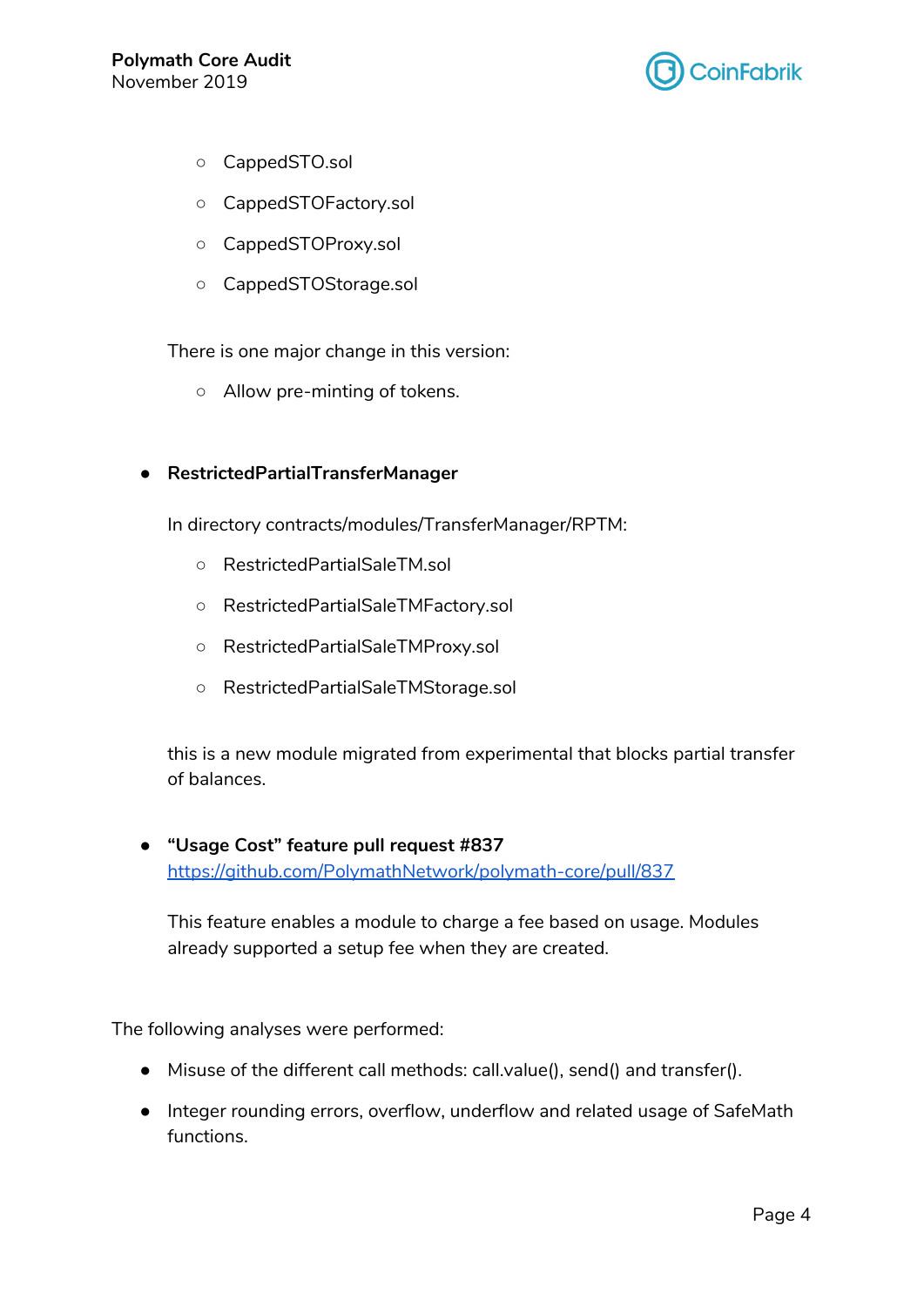

- Old compiler version pragmas.
- Race conditions such as reentrancy attacks or front running.
- Misuse of block timestamps, assuming anything other than them being strictly increasing.
- Contract softlocking attacks (DoS).
- Potential gas cost of functions being over the gas limit.
- Missing function qualifiers and their misuse.
- Fallback functions with a higher gas cost than the one that a transfer or send call allows.
- Fraudulent or erroneous code.
- Code and contract interaction complexity.
- Wrong or missing error handling.
- Overuse of transfers in a single transaction instead of using withdrawal patterns.
- Insufficient analysis of the function input requirements.

## <span id="page-4-0"></span>Severity Classification

The security risk findings are evaluated according to the following classification:

- **Critical:** These are issues that we managed to exploit. They compromise the system seriously. We suggest to fix them **immediately**.
- **Medium:** These are potentially exploitable issues. Even though we did not manage to exploit them or their impact is not clear, they might represent a security risk in the near future. We suggest to fix them **as soon as possible**.
- **Minor:** These issues represent problems that are relatively small or difficult to exploit but can be used in combination with other issues. These kinds of issues do not block deployments in production environments. They should be taken into account and be fixed **when possible**.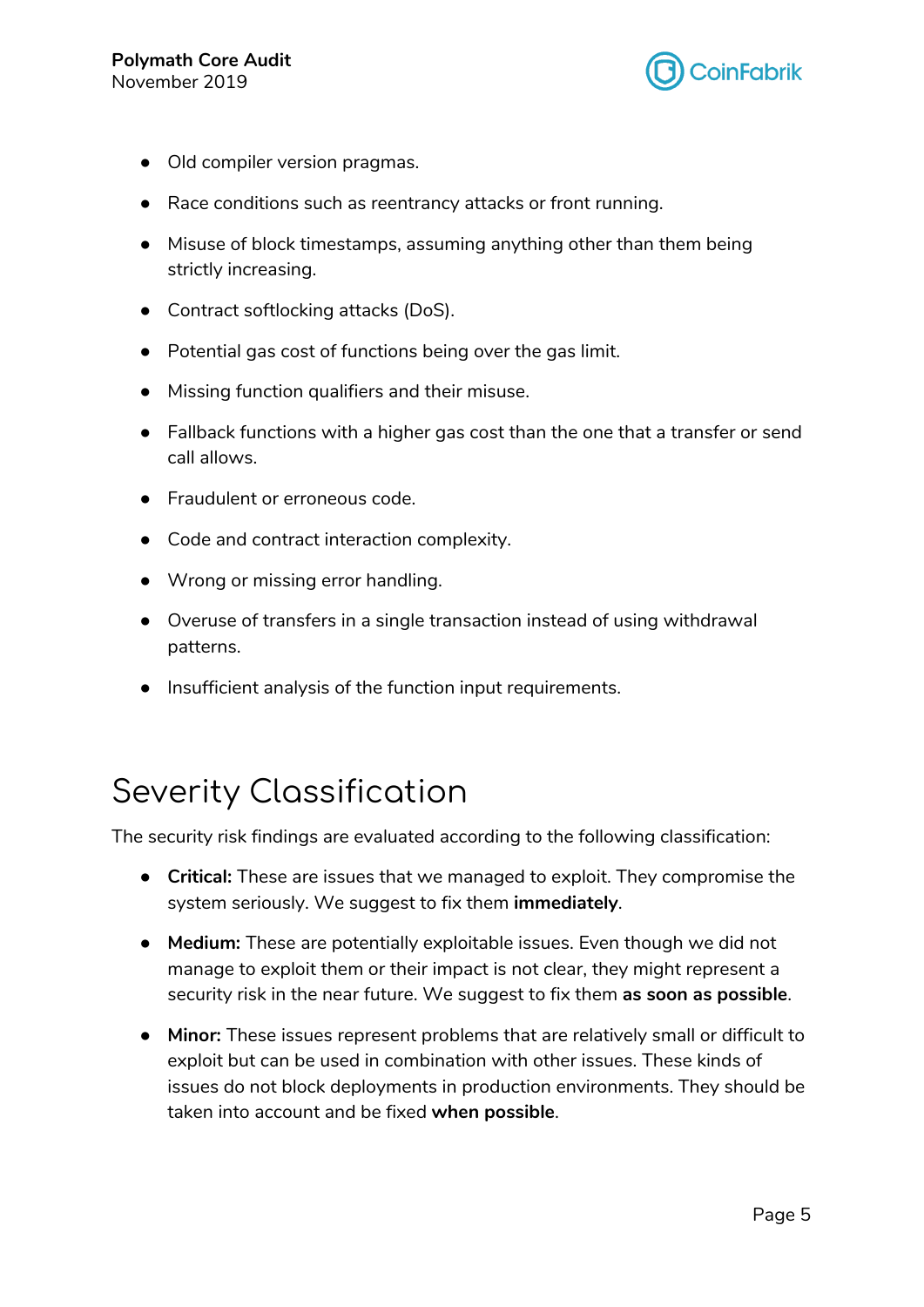

● **Enhancement:** These kinds of findings do not represent a security risk. They are best practices that we suggest to implement.

| Severity    | Exploitable | Production<br>roadblock | We suggest to<br>fix it |
|-------------|-------------|-------------------------|-------------------------|
| Critical    | Yes         | Yes                     | Immediately             |
| Medium      | Potentially | Yes                     | As soon as<br>possible  |
| Minor       | Unlikely    | <b>No</b>               | When possible           |
| Enhancement | No          | No                      | Optionally              |

This classification is summarized in the following table:

### <span id="page-5-0"></span>Detailed findings

### <span id="page-5-1"></span>Critical severity

No issues have been found.

### <span id="page-5-2"></span>Medium severity

No issues have been found.

### <span id="page-5-3"></span>Minor severity

<span id="page-5-4"></span>Potential gas issue with transfers in Istanbul

Previously it was [considered](https://ethereum.stackexchange.com/questions/19341/address-send-vs-address-transfer-best-practice-usage) safe to use Solidity's *transfer* and *send* to transfer Ether from a contract. These primitives provide protection against reentrancy attacks by limiting the execution of the recipient's fallback function to a maximum gas stipend of 2,300 gas.

The activation of the Istanbul fork of Ethereum's mainnet on early December 2019 includes **EIP [1884](https://eips.ethereum.org/EIPS/eip-1884)** which will increase the cost of several common opcodes. This EIP will possibly affect all contracts that use a fixed amount of gas when calling another contract because the changes in prices will modify the total gas used.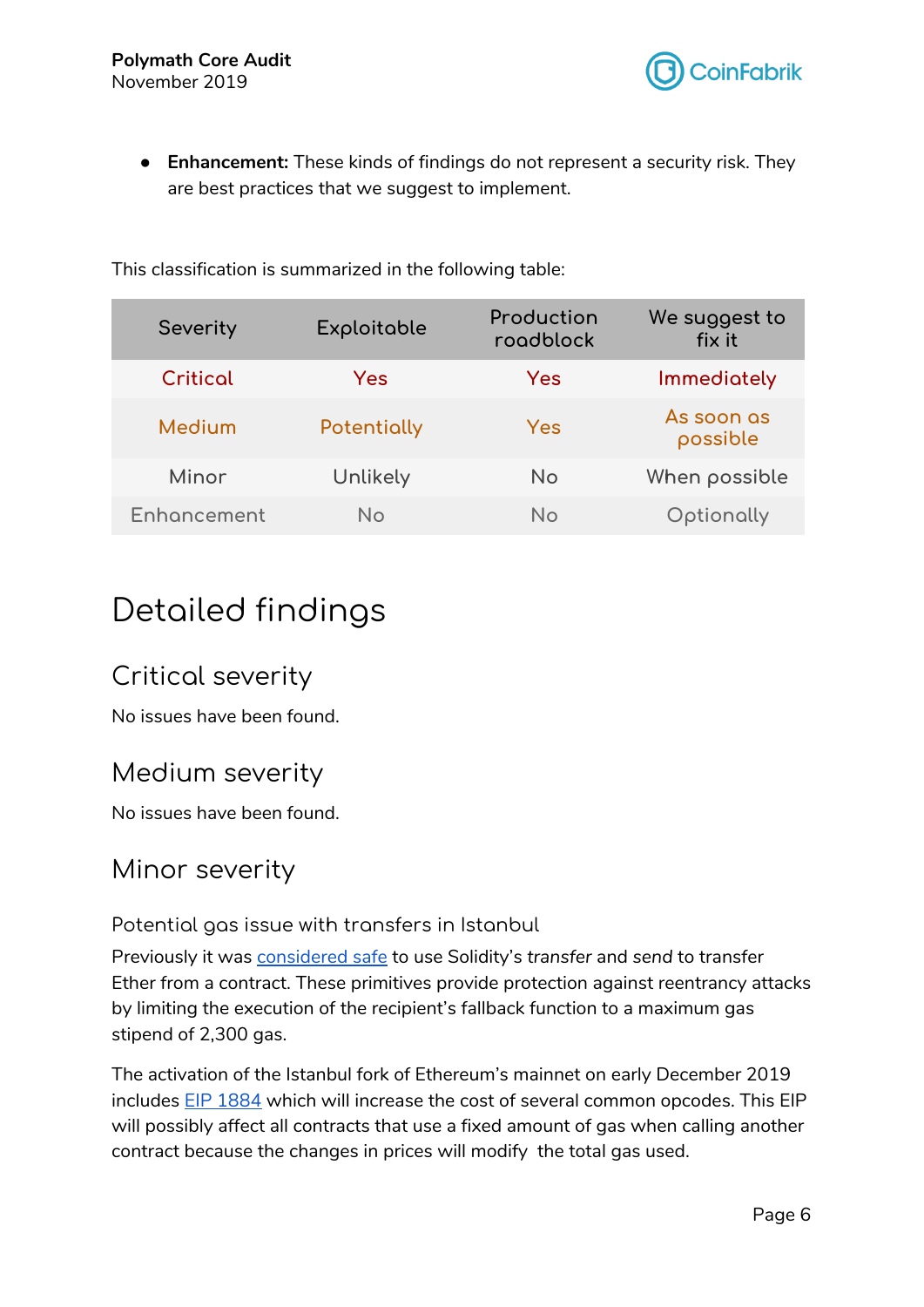

An important class of affected contracts are the ones that use Solidity's transfer or send because of the fixed gas stipend. If after the fork the recipient's fallback function requires more gas than the gas stipend it will cause an *"Out of gas"* error when called.

In the function *buyWithETHRateLimited* of *USDTieredSTO* there are two transfers of Ether: one to the token sale wallet and another to return the excess to the user.

```
// Forward ETH to issuer wallet
wallet.transfer(spentValue);
// Refund excess ETH to investor wallet
msg.sender.transfer(msg.value.sub(spentValue));
```
The function will stop working if either *wallet* or *msg.sender* is affected. For a wallet to be affected it has to meet two conditions:

- 1. **There has to be a contract.** This is not unusual because multisig wallets are smart contracts and they are being used.
- 2. **It has to be affected by EIP 1884.** A [recent](https://gist.github.com/ritzdorf/1c6bd72955391e831f8a397d3152b4e0) study analyzing the impact has found some notable examples like [OpenZepplin](https://blog.openzeppelin.com/reentrancy-after-istanbul/) SDK, but no popular wallet has been found to be affected.

The owner of the security token can always change the wallet used by calling *modifyAddresses*. Having an affected wallet can be fixed by the owner.

When a user tries to buy tokens with an affected contract wallet the transaction will fail. We consider this is an unlikely case since no popular wallet has been found to be affected yet.

Considering the future proof of the contracts it is not in the best interest to continue using Solidity's transfer. Since pricing of opcodes is not fixed; it will be adjusted periodically and the gas stipend will remain fixed at 2,300 gas.

We recommend using [OpenZeppelin's](https://github.com/OpenZeppelin/openzeppelin-contracts/blob/v2.4.0/contracts/utils/Address.sol#L61-L67) sendValue:

```
function sendValue(address payable recipient, uint256 amount) internal {
   require(address(this).balance >= amount, "Address: insufficient balance");
   // solhint-disable-next-line avoid-call-value
   (bool success, ) = recipient.call.value(amount)("");require(success, "Address: unable to send value, recipient may have
reverted");
}
```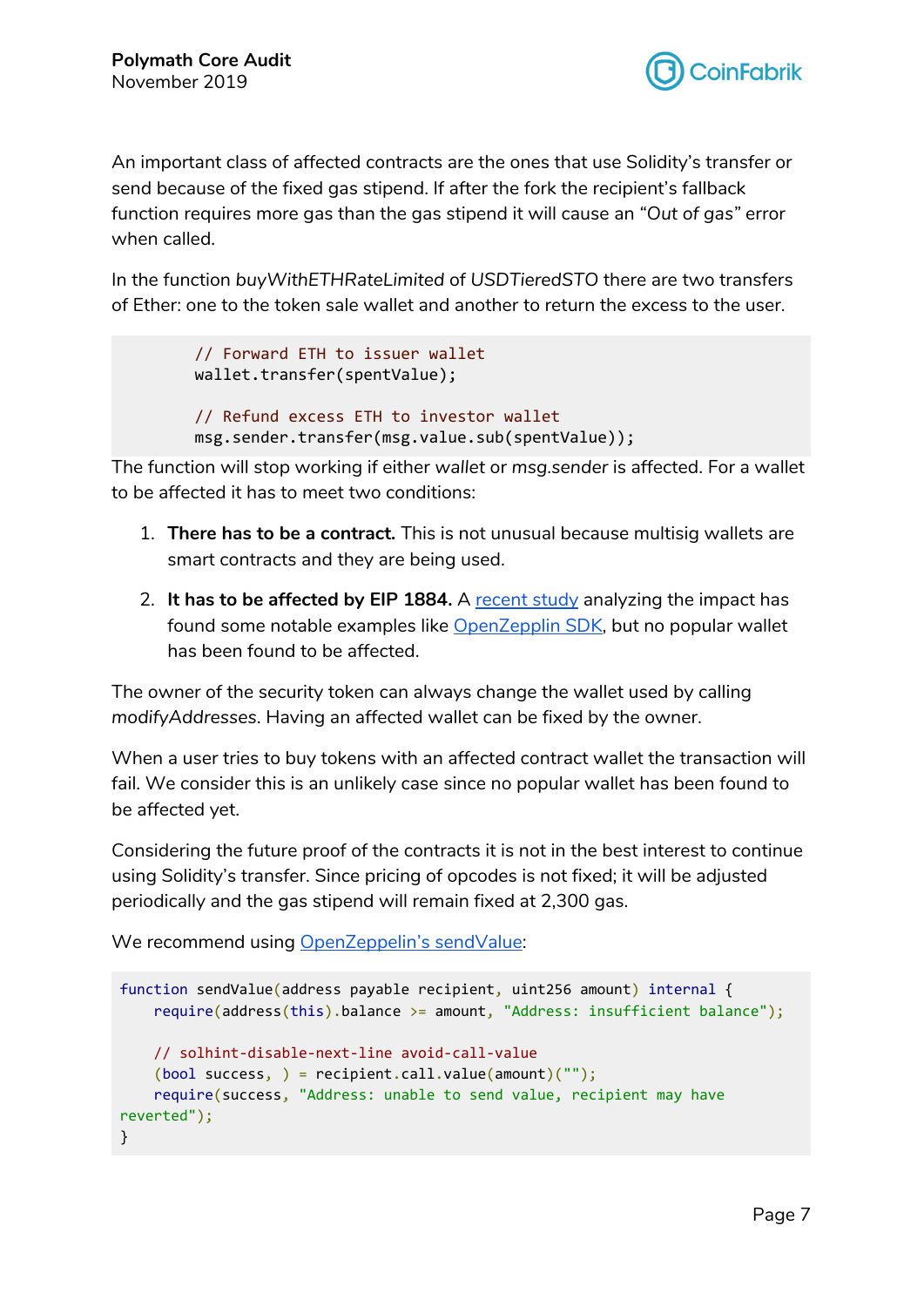

**We understand the potential risk is low and it is easier to suggest to the users to switch to an unaffected wallet. To implement a solution like OpenZeppelin's sendValue without care might have consequences such as reentrancy attacks. During our audit the contracts examined followed the checks-effects-interactions pattern which should eliminate possible reentrancy attacks.**

#### <span id="page-7-0"></span>Token granularity is not respected

A security token's granularity is the minimum unit in which a token can be divided. Any operation that does not respect the granularity will generate an error making the transaction fail.

The function *\_modifyTiers* of USDTieredSTO receives an array containing the amount of available tokens per tier and another array with the amount of tokens available with discount. The code never verifies if these amounts respect the granularity.

```
function modifyTiers(
    uint256[] memory _ratePerTier,
    uint256[] memory _ratePerTierDiscountPoly,
    uint256[] memory _tokensPerTierTotal,
    uint256[] memory _tokensPerTierDiscountPoly
\left( \right)
```
If the amount of tokens available in a tier does not respect the granularity, it would prevent the tier from being fully sold since amounts lower than the granularity cannot be minted or transferred.

Additionally if the sum of all available tokens returned by *\_getTotalTokensCap* does not respect the granularity, it will fail while trying to enable the *pre-minting* feature.

```
function allowPreMinting() external withPerm(ADMIN) {
    _allowPreMinting(_getTotalTokensCap());
}
```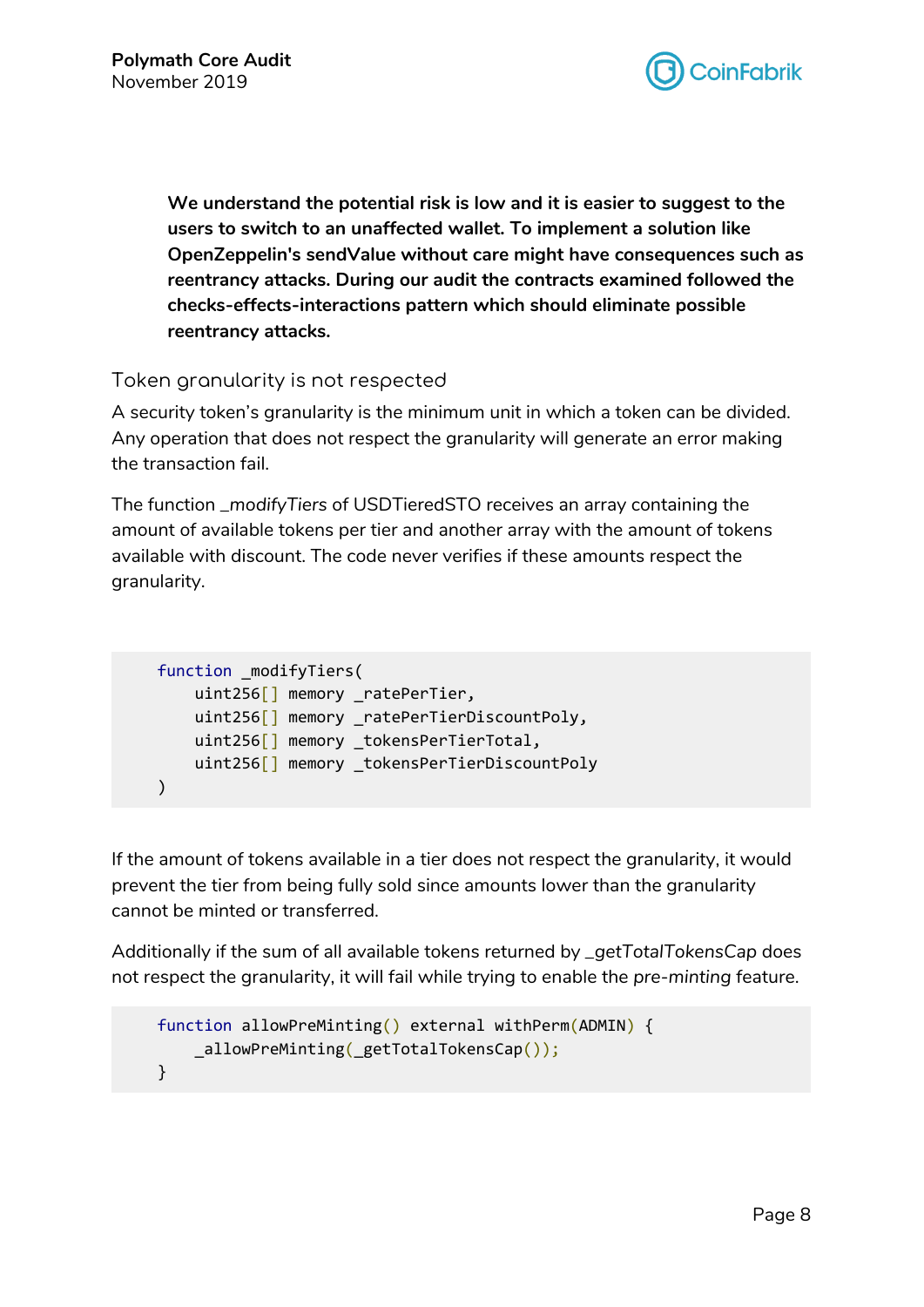

The owner can always fix the error by submitting new tiers with the correct granularity through the function *modifyTiers*.

We suggest to add checks to *\_modifyTiers* to enforce token's granularity or to round the tier total to a valid amount.

Similarly in CappedSTO the cap is never checked against the token's granularity.

Since the cap cannot be modified after the initial configuration, it is not possible to fix it and it will require a new deployment of the module because the sale will not be finalized.

We recommend to enforce the token's granularity before accepting the cap. Besides, Polymath might provide a method that allows the owner to modify the cap before the token sale starts, if it was configured incorrectly.

**The Polymath team has added the checks for granularity at pull request <https://github.com/PolymathNetwork/polymath-core/pull/862>.**

### <span id="page-8-0"></span>Enhancements

<span id="page-8-1"></span>Code does nothing in function finalize of USDTieredSTO

The function *finalize* has to mint/transfer unsold security tokens to the Treasury Wallet of the token sale.

At line 359 the variable *tempReturn* represents the total amount of unsold tokens in every tier.

```
if (preMintAllowed) {
    if (tempReturned == securityToken.balanceOf(address(this)))
        tempReturned = securityToken.balanceOf(address(this));
}
```
When the condition is satisfied *tempReturned* will be assigned the same value it already contains.

These values should always be equal. It is an invariant of the contract that minted tokens are accumulated. If they don't match, it means that the token balance was manipulated.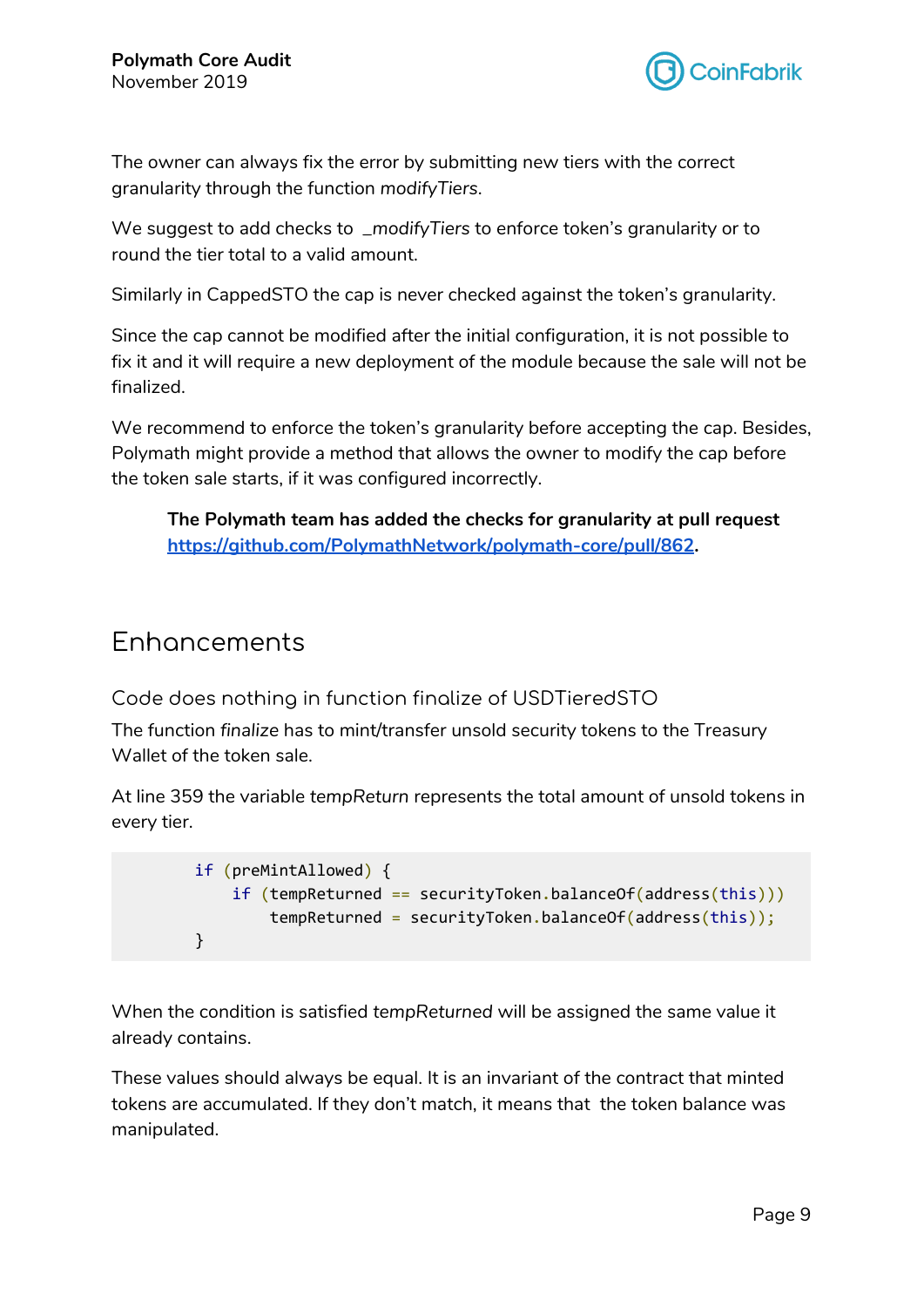

If the code is there to check for invalid conditions we recommend to use a *require* statement instead, making detection during testing easier.

```
require(tempReturned = securityToken.balanceOf(address(this)), "Invalid
balance");
```
**The Polymath team has removed the if at pull request <https://github.com/PolymathNetwork/polymath-core/pull/862> and the balance is assigned inconditionally to** *tempReturned***.**

<span id="page-9-0"></span>Unnecessary imports

The library SafeMath.sol is imported in the file RestrictedPartialSaleTM.sol.

```
import "openzeppelin-solidity/contracts/math/SafeMath.sol";
```
Similarly *IPolymathRegistry* is included in Module.sol.

import "../interfaces/IPolymathRegistry.sol";

Nevertheless, neither of them is used in any of the functions defined in the file. This will not use extra resources in running time but it will increase compilation time.

We recommend removing them to keep a minimal set of dependencies.

**The Polymath team has removed the unneccessary imports at <https://github.com/PolymathNetwork/polymath-core/pull/862>.**

#### <span id="page-9-1"></span>**Observations**

1. In USDTieredSTO the owner can configure a custom oracle. Since the oracle is not vetted by anyone, a malicious owner can use an oracle that allows him to manipulate the price.

Polymath team told us that the functionality is there to allow the owner to change the oracle if it is providing erroneous prices or malfunctioning. We understand that investors must have a high degree of trust on the owner to participate in a token sale. It is the owner's responsibility to adequately configure the token sale including the oracle's address and to quickly react in case of oracle misbehavior.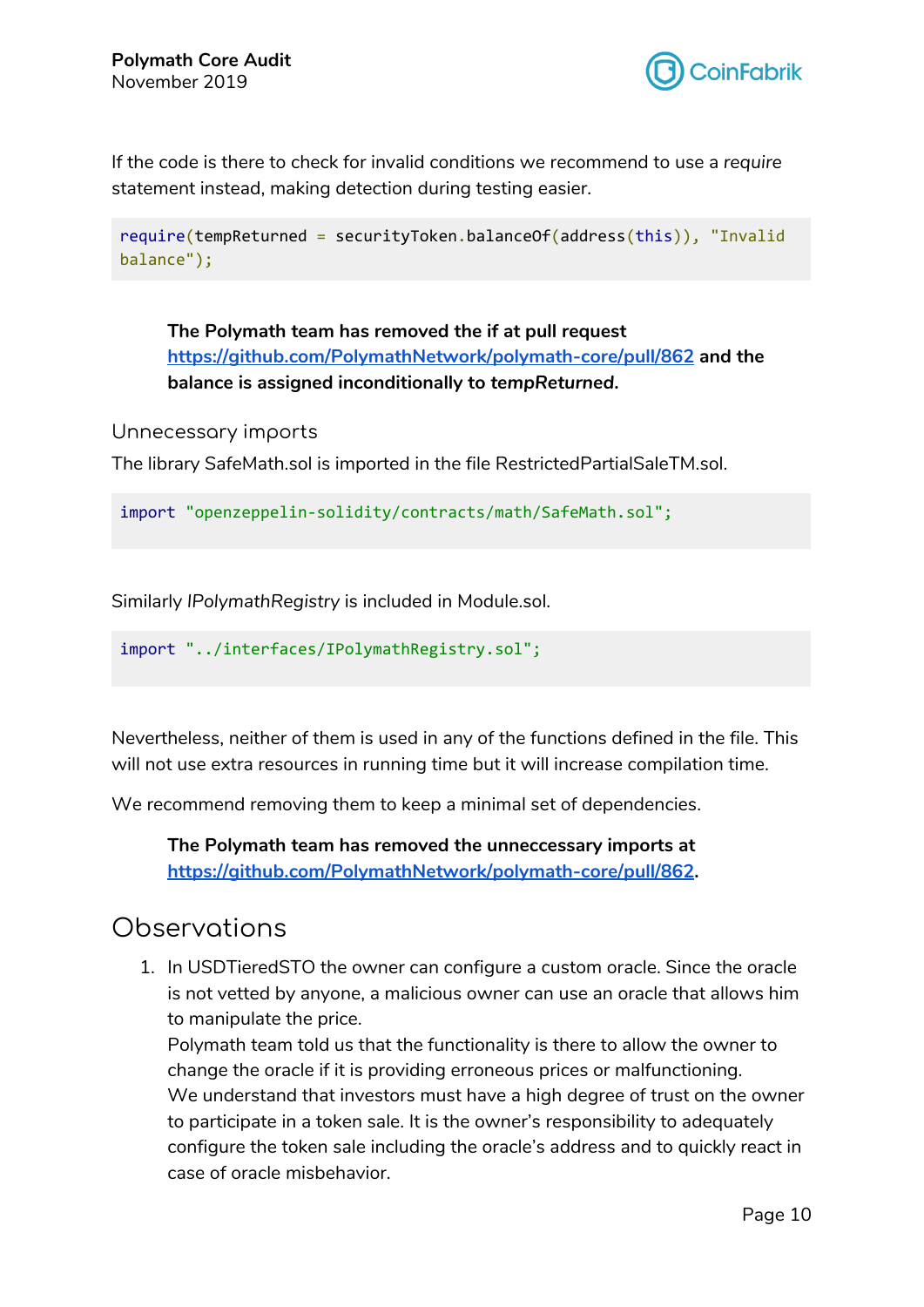

**We agree that no change is necessary and the oracles functions as it is expected.**

- 2. In function *\_modifyTiers* when pre-minting is enabled and tiers are modified it might cause new tokens to be minted or deleted but no events are generated. It might be useful to generate an event when it changes. **The Polymath team has communicated to us that due to the contract size being too close to the 24 Kbytes limit it will not implement this suggestion. Whenever tiers are updated with the function modifyTiers the event** *SetTiers* **is emitted with the data from tiers. If pre-minting is active and tokens are issued or redeemed the corresponding event** *Issued* **or** *Redeemed* **is emitted by the security token contract.**
- 3. Function *getCustomOracleAddress* in USDTieredSTO implicitly returns the zero address when called with *FundRaiseType.SC*. We recommend to document such behavior.

**The behavior has been documented at pull request <https://github.com/PolymathNetwork/polymath-core/pull/862>.**

4. The magic constant *uint256(10) \*\* 18* is used in function *\_getTokenAmount* from CappedSTO. It is better to define it as a constant. The functions *div* and *mul* from the library DecimalMath have a similar functionality. Polymath might consider using them instead.

**Now the contract uses the functions provided by DecimalMath <https://github.com/PolymathNetwork/polymath-core/pull/862>.**

- 5. The constructor in *DummySTOFactory* calls *UpgradableModuleFactory* with version 3.0.0. **It was updated to version 3.1.0 at pull request <https://github.com/PolymathNetwork/polymath-core/pull/862>.**
- 6. Some functions have been declared as **public** but they were declared previously in a base contract as **external**. For example *changeUsageCost* in ModuleFactory.sol and *changeAllowBeneficialInvestments* in CappedSTO.sol. We recommend to always respect the declaration to minimize possible problems in a future refactorization.

**It was fixed so the functions have the proper access qualifier pull request <https://github.com/PolymathNetwork/polymath-core/pull/862>.**

7. Some variables don't have an access qualifier like *initialVersion*, *typesData* and *tagsData* in ModuleFactory.sol, *oracleKeys* in USDTieredSTOStorage.sol. We recommend to always use the correct access qualifier.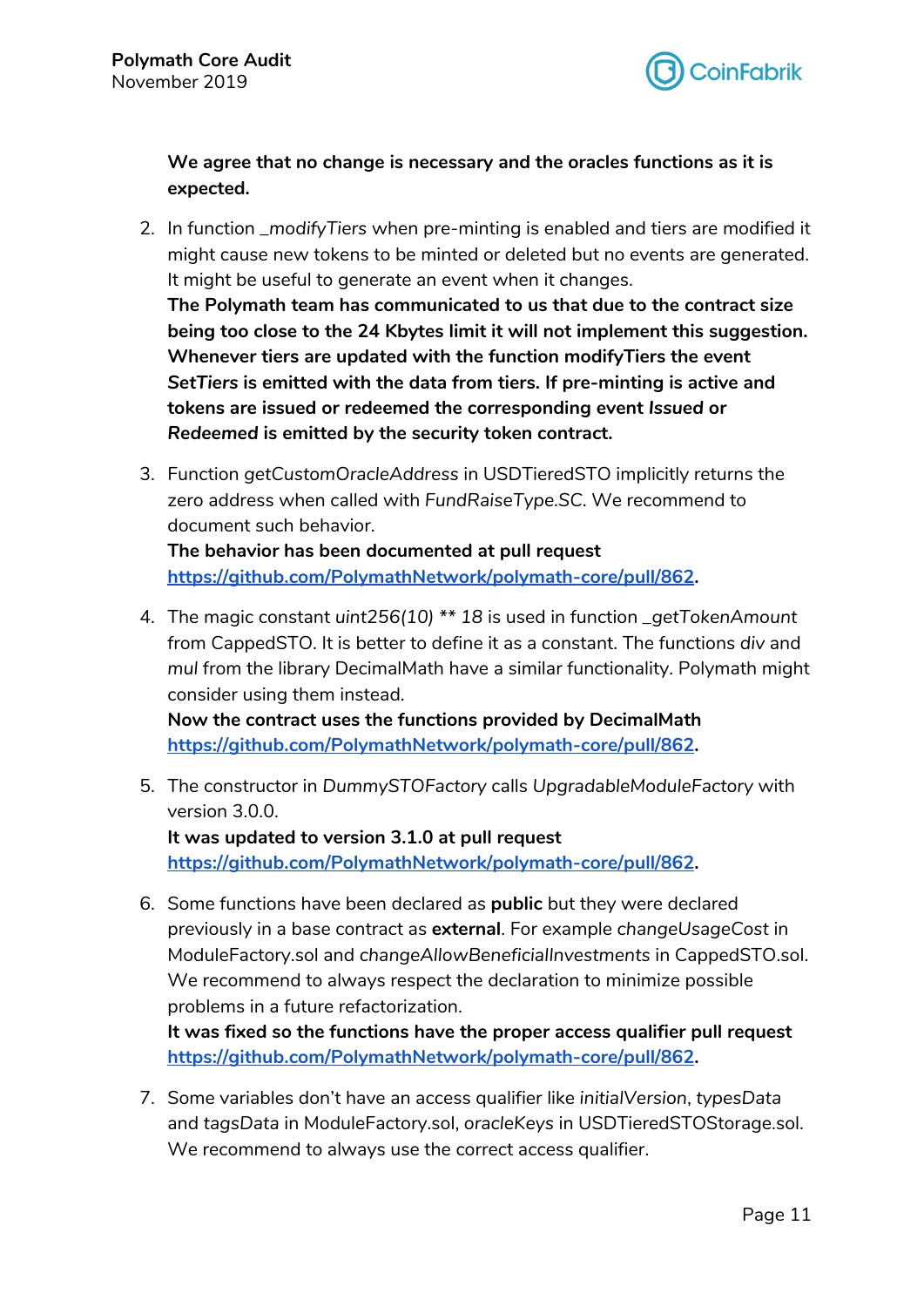

**It was fixed so variables have the correct qualifier at pull request <https://github.com/PolymathNetwork/polymath-core/pull/862>.**

## <span id="page-11-0"></span>Conclusion

The audited contracts are simple but they have complex dependencies, making interactions with other contracts more complicated. The contracts are well documented.

We found two minor issues:

- The next Ethereum fork "Istanbul" changes opcodes pricing making some transfers to fail with an out of gas error in an affected wallet.
- In USDTieredSTO it is possible to configure tokens amounts that do not respect the token's granularity.

**Disclaimer: This audit report is not a security warranty, investment advice, or an approval of the Polymath Core project since CoinFabrik has not reviewed its platform. Moreover, it does not provide a smart contract code faultlessness guarantee.**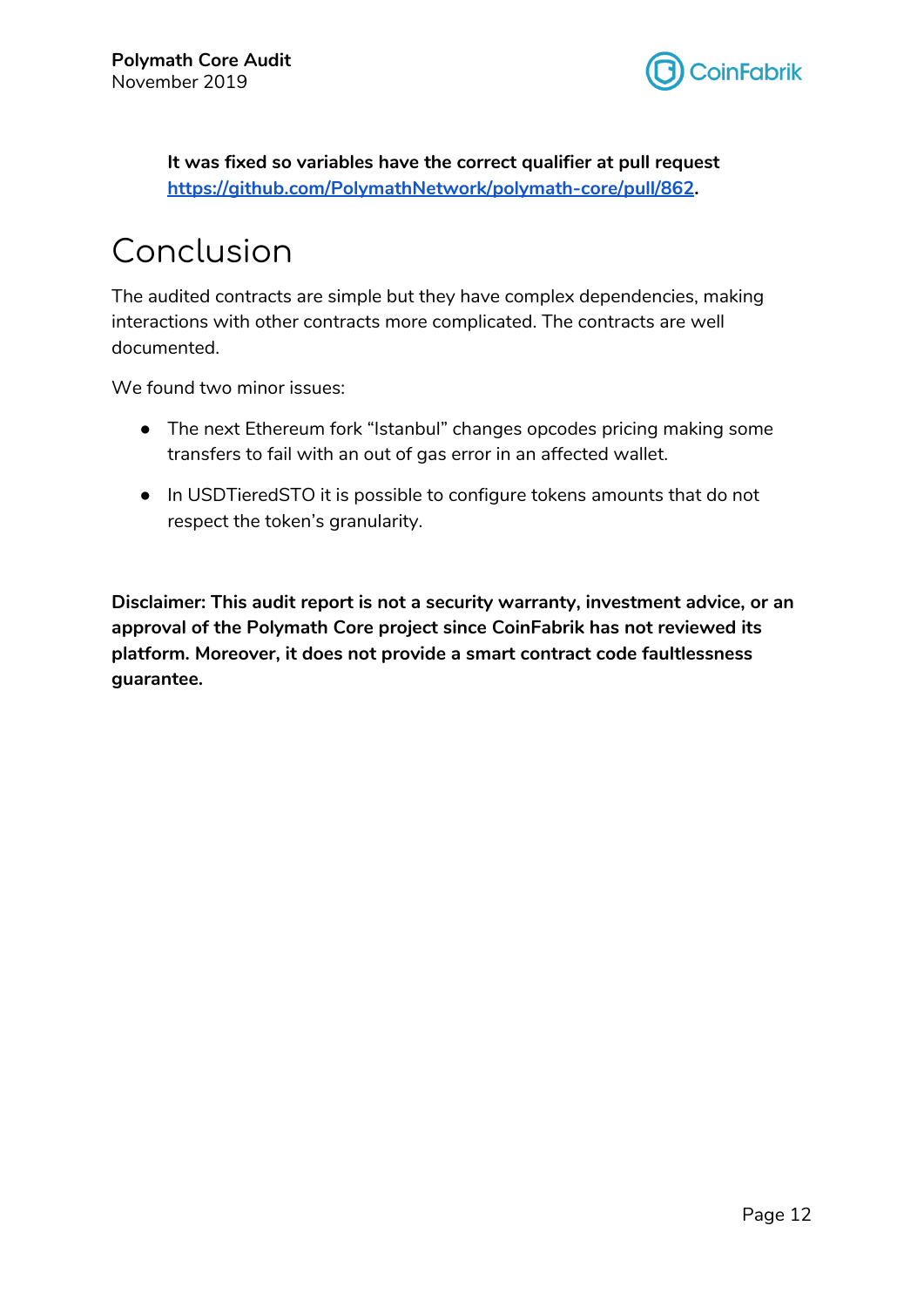

### <span id="page-12-0"></span>Appendix - Modules

### <span id="page-12-1"></span>Organization

The modules are split into four contracts:

- 1. **Logic component.** It contains the logic of the module which need to be deployed just once per version.
- 2. **Storage component.** It contains the storage of the module. Every instance of the module will contain one storage component.
- 3. **Factory component.** It is responsible for deploying an instance of the component. It is also responsible for upgrades to the contract logic.
- 4. **Proxy component.** It is the component that will link the logic and storage component.

This division allows to deploy a lighter component per instance that will contain only the storage. The heavier logic is deployed only once and, using the proxy, it will be shared by all instances.

Following are simplified dependency graphs of the audited modules.

- Full lines indicate inheritance
- Dotted lines are library dependencies
- Dashed lines are factory relationship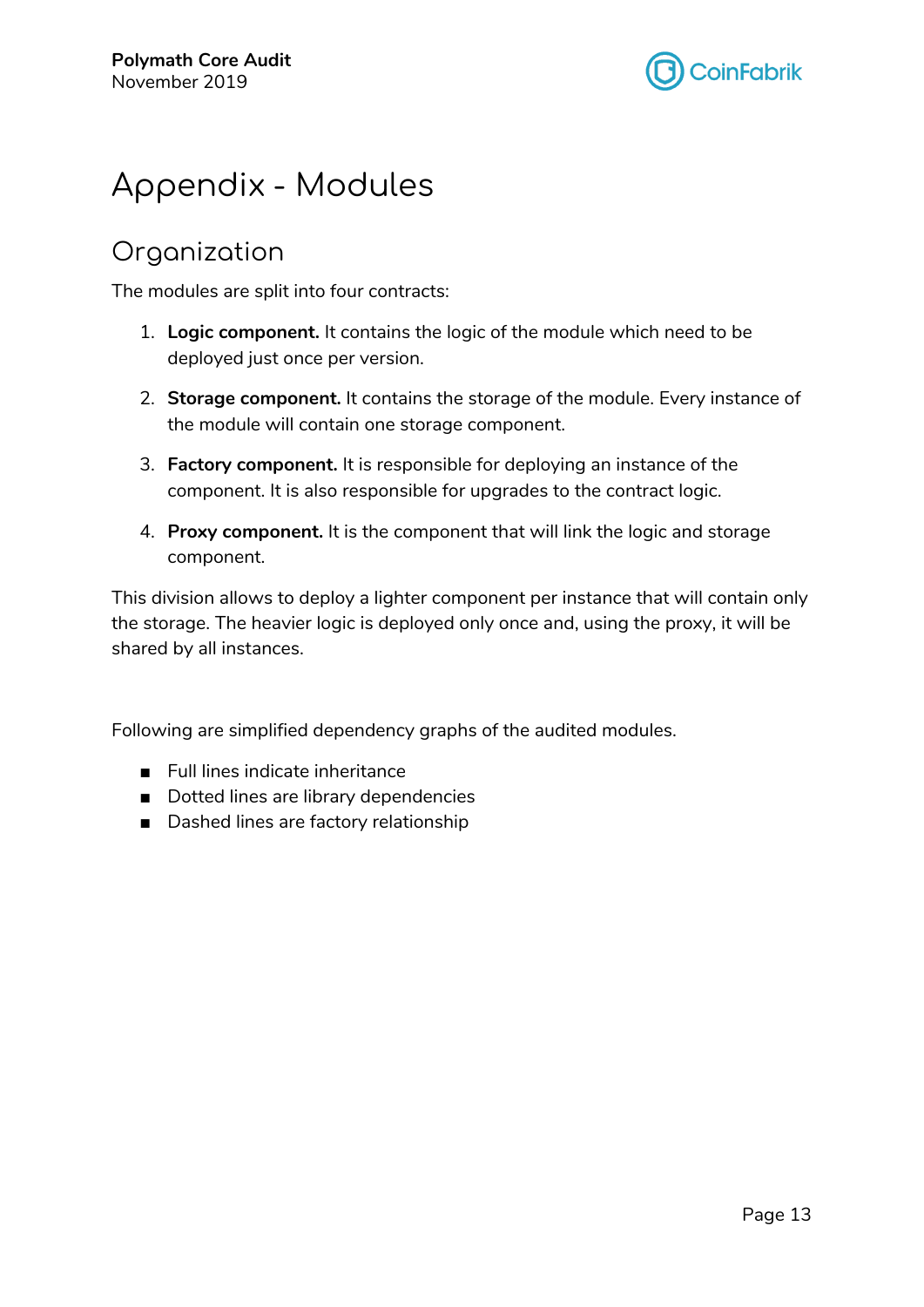

<span id="page-13-0"></span>USDTieredSTO

It provides a token offering to have several tiers each one with its own token price and available tokens, with the tier limit in a fiat currency.

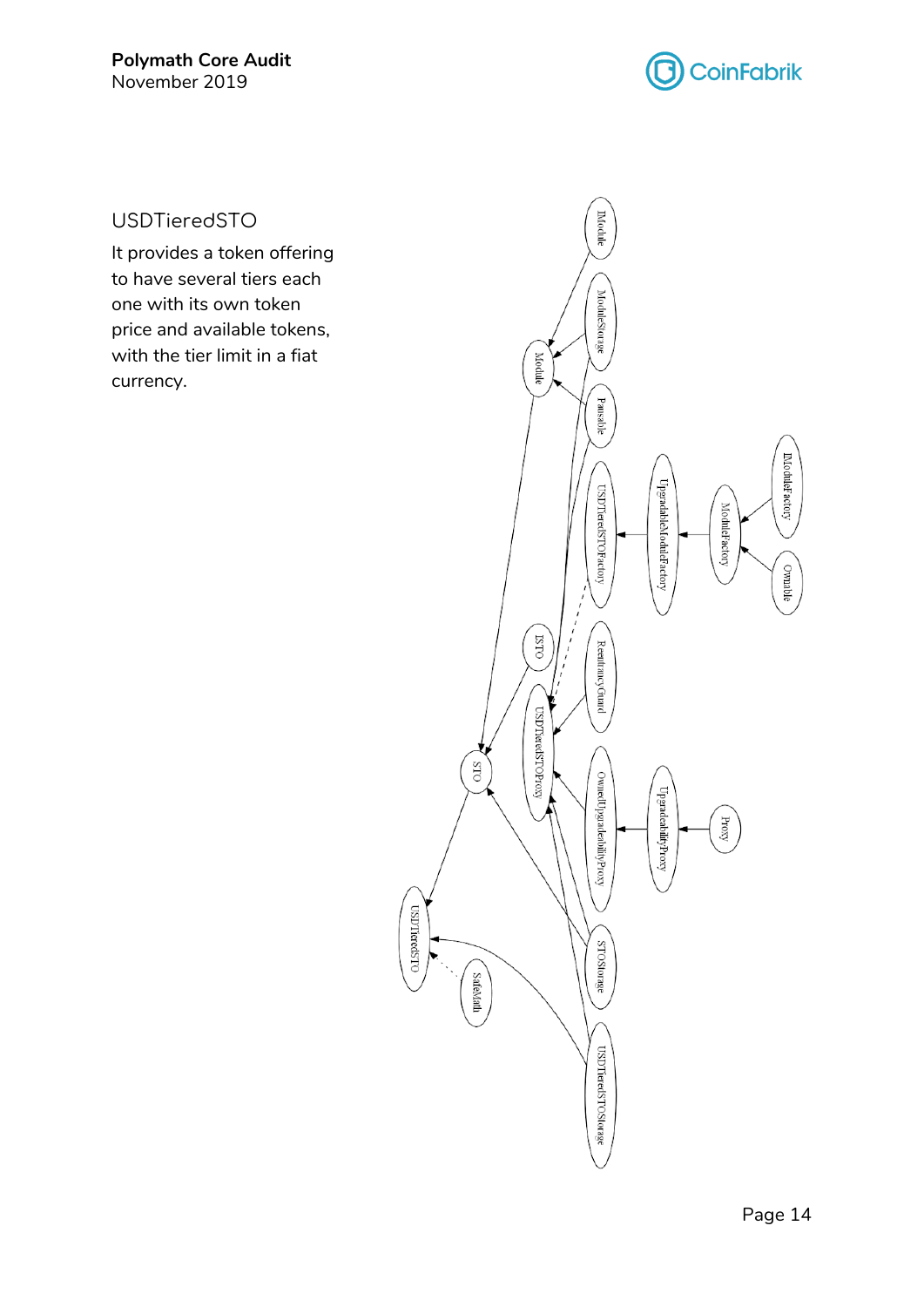

<span id="page-14-0"></span>CappedSTO

This module provides a cap for the token offering. Purchases above the limit will be ignored.